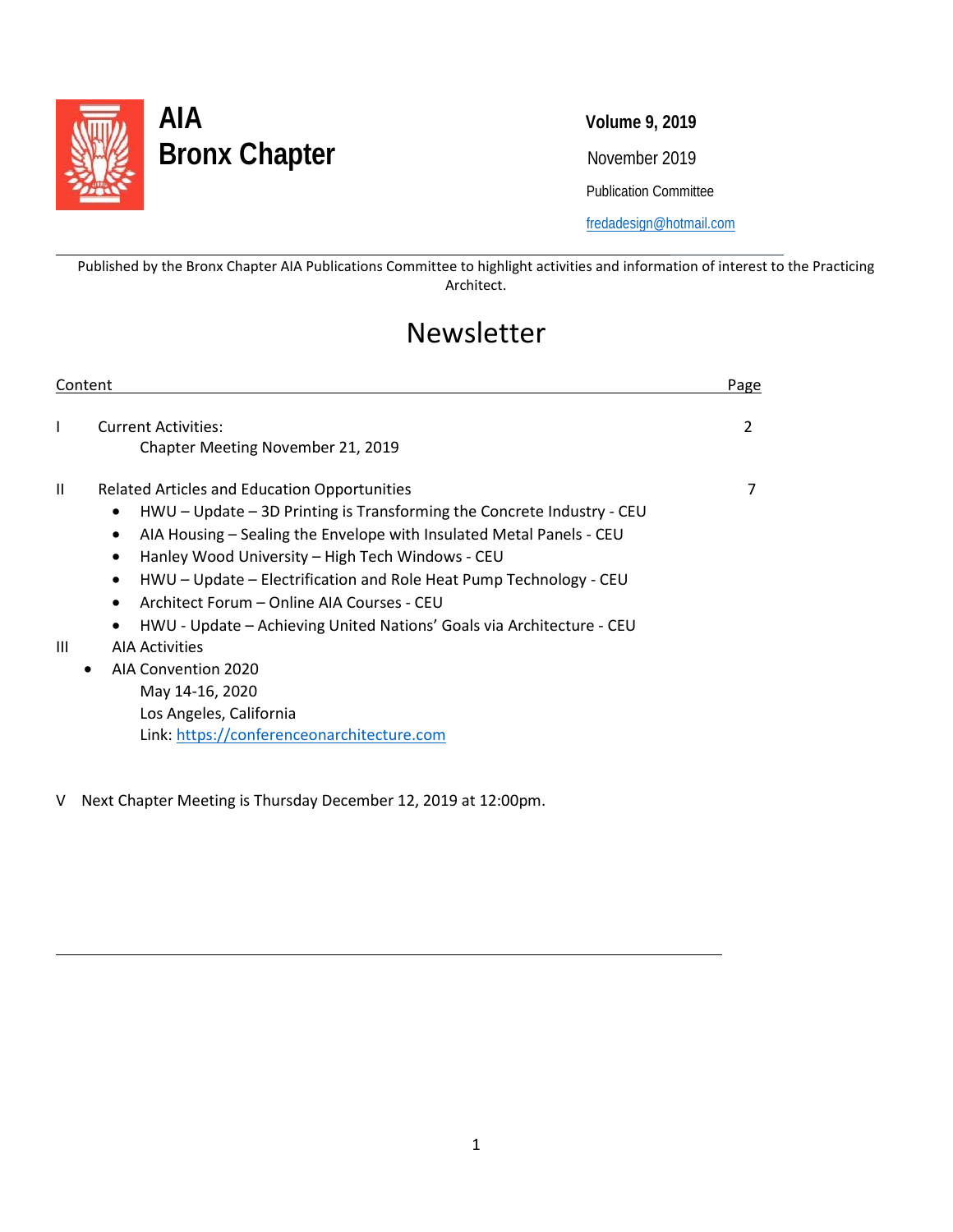

November 21, 2019

Meeting Minutes

### Meeting began at 6:16pm

Attendees Guests

Antonio Freda Jerin Lisha Josette Mathew Julian Misiurski Frank Molinini Bryan Zelnik Martin Zelnik

Bill Caplan Mark Rivard – Regional Director Bob Esnard WoodWorks

### Agenda / Discussion:

1. Marc Rivard – Regional Director of WoodWorks of the Wood Products Council, a not-for-profit manufacturer's organization presented a seminar on using wood in new ways titled, "Correcting Misperceptions of Mass Timber Fire Performance". He described with slides of various construction types illustrating multi-family, commercial and industrial uses as well as how mass timber can be realistically/economically utilized. Marc discussed the governmental regulations on timber construction in this country and as they have evolved over time, while describing wood characteristics in relationship to strength, weight, fire resistance and design flexibility. Historically, governments have used restrictive "proscriptive" code regulations for wood structures in terms of the physical sizes of lumber for specific height, span and fire requirements which are listing of specific dimensions of lumber for uses. Currently, the codes are being modified and updated to regulate the use of wood by "performance" characteristics. The type of wood, the method of fabrication as well as the actual design loads and spans determine acceptability. The United States has historically restricted wood structures to, 6 stories or 80 feet high. The new codes will allow tall wood buildings from 8 stories to 18 stories, depending on the type of specific heavy timber construction such as, cross laminated timber, glue laminated timber and engineered wood panels. The International Code Council (ICC), has formerly approved tall wood buildings as part of the 2021 International Building Code (IBC). Implementation of these changes will occur over the next few years and ultimately be included in the New York City Building Code. These updated codes create three new construction types: Type, IV-A, IV-B and IV-C, allowing the use of mass timber and noncombustible materials in buildings up to 18 stories for certain construction situations in business and residential buildings.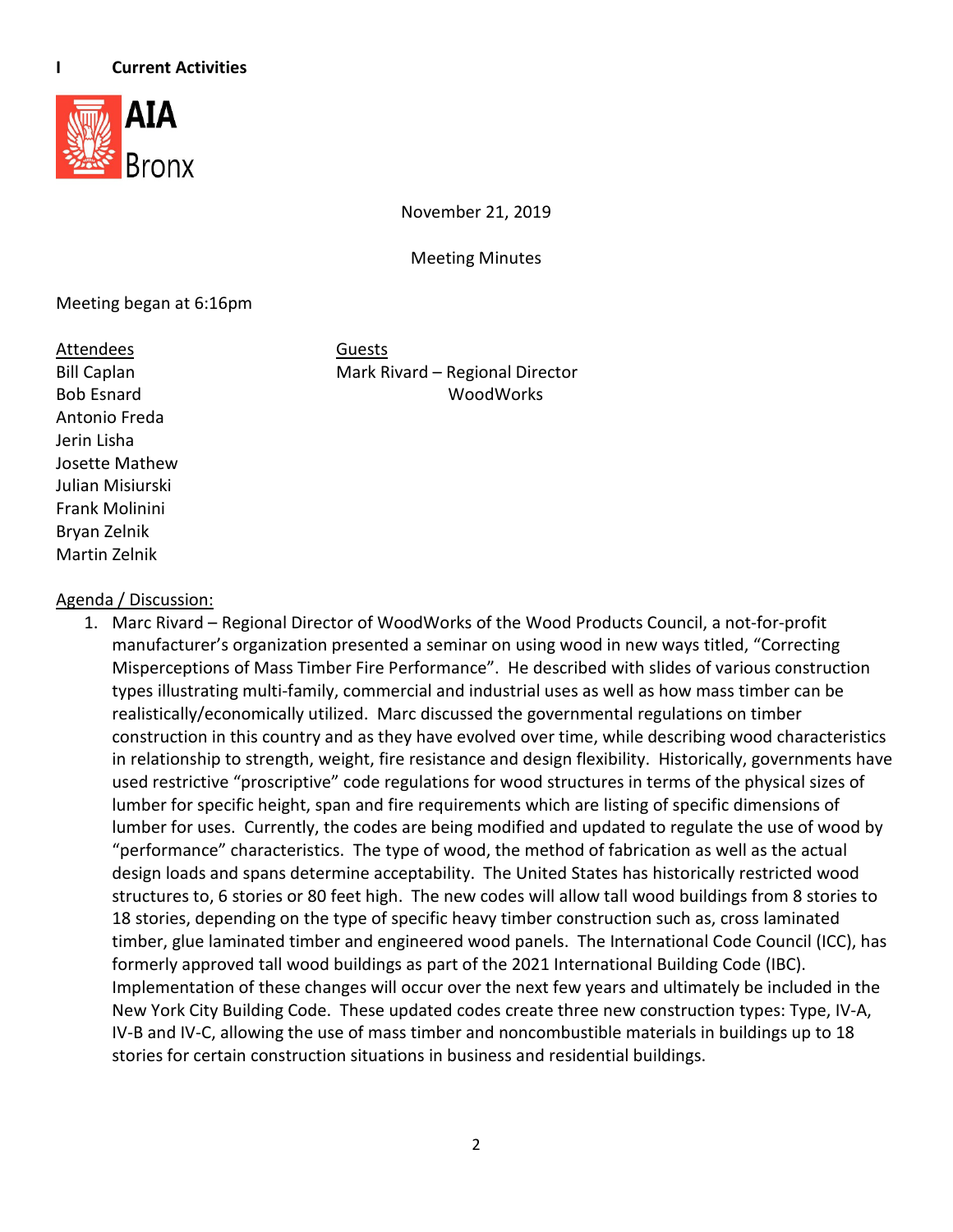Mass timber specifically means heavy timber construction such as, lumber characterized as:

- Glue Laminated Timber (GLT).
- Laminated Veneer Lumber (LVL).
- Parallel-Strand Lumber (PSL) and
- Laminated Strand Lumber (LSL).

Mass timber can be compared favorably to concrete or steel construction in that it usually is:

- Faster to construct.
- Lighter, requiring less material and simpler foundations.
- As a final product, aesthetically pleasing.
- A construction material with carbon retention which is better environmentally, as older trees used for construction, allow new trees to be planted, recycling land and oxygen.
- Effective, with good structural performance and flexible to accommodate various physical situations.
- An excellent fire retention system when combined with sprinklers and can achieve excellent protection.

All these characteristics make mass timber construction cost effective for many applications. However, the critical thing in designing wood buildings is the connection of the heavy timber elements and they have to be carefully designed. There are specialized metal brackets, connectors and systems that allow multiple applications that are; economical, fire safe and perform structurally well.

Mark Rivard, at the end of the presentation, answered questions about individual projects concerning fire retarding issues. In addition, he illustrated how in certain states such as Oregon and Maine have some tall wood frame buildings successfully built. He believes that the economy of using wood combined with environmental advantages will result in wood being more and more used. He has assisted several municipalities, including New York City in building affordable housing while utilizing mass timber construction. Marc also volunteered to assist any Chapter member who would like help, in developing wood buildings for any of their projects. His presentation was well received and clearly is someone who understands the "reality" of building; getting projects approved and seeing them built. Marc's contact information is:

Marc Rivard, PE, SE, WoodWorks Regional Director Design & Construction Services Tel: 617-997-3890 Email: [marc.rivard@woodworks.org](mailto:marc.rivard@woodworks.org)

2. The Minutes of the October 24, 2019 were circulated. Martin Zelnik made a motion for approval and the motion was seconded by Frank Molinini. The October minutes were then unanimously accepted.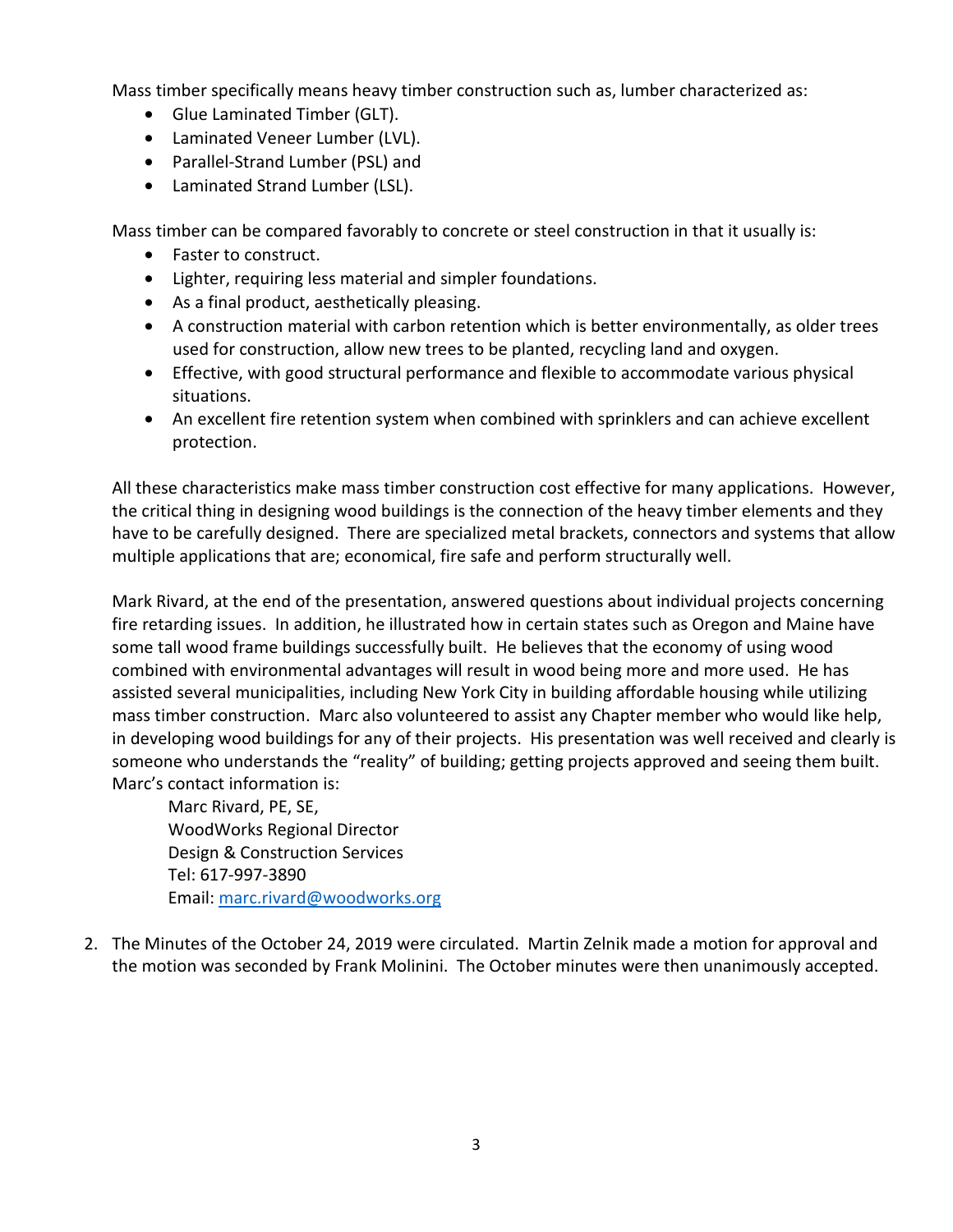### 3. Meeting Dates:

The meeting dates will continue to alternate luncheon and dinner meetings. The schedule for the next meeting in December, will be a luncheon meeting and the schedule for the next meetings are:

| December 12, 2019 | $\overline{a}$           | 12:00pm |
|-------------------|--------------------------|---------|
| January 23, 2020  |                          | 6:00pm  |
| February 20, 2020 | $\overline{\phantom{0}}$ | 12:00pm |
| March 19, 2020    |                          | 6:00pm  |
| April 20, 2020    |                          | 12:00pm |

### 4. New York Architects Council:

The increasing difficulty of practicing architects going through the Department of Buildings (DOB) efficiently and economically as possible was discussed. Recently, the local elected and government officials have not been "working" well with architects. Government has approved changes such as; implementing DOB NOW combined with the just approved Local Law 108 of 2019, both will have significant liability and economic impacts. A copy of the Law and a memo created by ad hoc group of the construction industry's design professionals, was sent to all Chapter members as an attachment to the October Chapter minutes. These documents were reviewed, and it was clear the ad hoc group was proactive, wanting to interface more energetically with the New York City Construction Regulating Agencies and the City Council. The memo was of a meeting held on October 19, 2019 to create a "Design Professionals Association". The effort of this group was to not eclipse the Architect's Council but to hire consultants and lobbyists to track legislation and government activities. The thought is to modify and limit the negative aspects of legislation and Governmental Regulations before they are Law and as they evolve. In addition, the hope is to educate elected and governmental officials and argue that architects and engineers are professionals. New rules should be focused on public safety and making construction more efficient, rather to seek to penalize and prosecute professionals who do not measure up to arbitrary/politically generated standards.

5. Chapter Committees:

At the October Chapter meeting, the Nominating Committee proposed a slate of officers for the coming year, which was published in last month's minutes. There were no other nominations proposed. Marty Zelnik moved to adopt the slate, with Julian Misiurski seconding, and the following slate of Bronx Chapter Officers were adopted for 2020.

| Tony Freda           | President             |
|----------------------|-----------------------|
| Sara Djazayeri       | <b>Vice President</b> |
| Ken Koons Jr.        | Treasurer             |
| <b>Robert Esnard</b> | Secretary             |
| Ofe Clarke           | Director              |
| Ken Koons Sr.        | Director              |
| Giuliano Penna       | Director              |
| Frank Molinini       | Director              |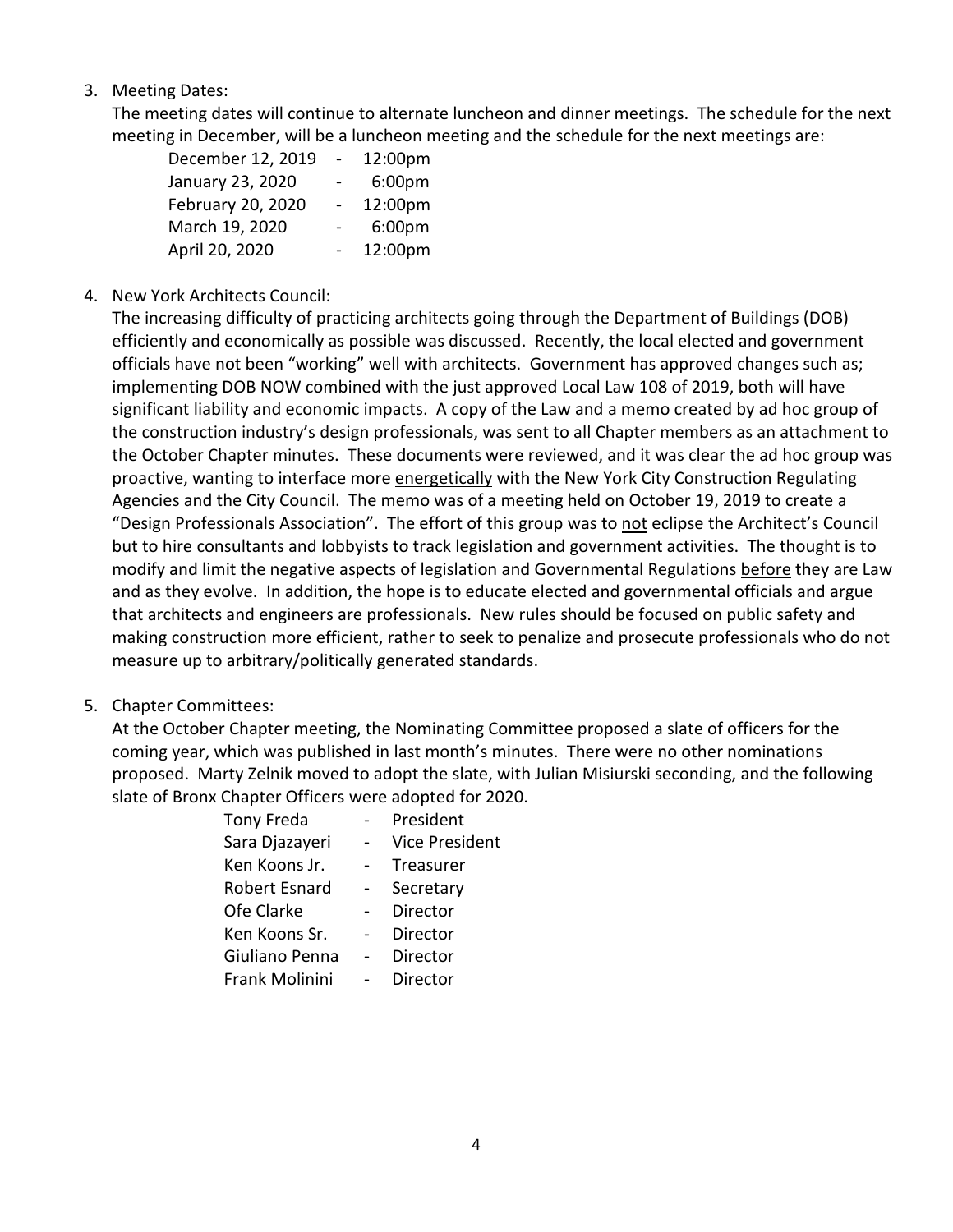- 6. Communities:
	- Education

Sara Djazayeri started a relationship with a Bronx school to develop an Outreach Program for Middle School students assisting them in their understanding of architecture and the practice of architecture. Frank Molinini expressed interest in participating with the Educational Committee and suggested hosting children at the Housing Preservation and Development offices, his work site. Bob Esnard will contact Sara Djazayeri, to see how the committee is progressing and possibly utilizing Frank's suggestion.

• Events

Josette Mathews is Chairman of the Events Committee and hopes to arrange an event over the holiday season at the New York Botanical Gardens on one of their "Bar Nights" when architects could spend a "social" evening together and enjoy the Holiday Train show. Josette had several additional ideas where and when the Chapter could create events for Continuing Education credits as well. Her idea is to simultaneously encourage social interaction for credits. She hopes to write up a proposal or two, for the Chapter to submit to National AIA for CEU Accreditation. With approval, scheduling the event can then proceed. Josette is very enthusiastic and Jerin Lisha indicated interest in working with Josette and the committee.

7. Continuing Education:

### Mott Haven

The Bronx Chapter sponsored its second Tour of the year with the Bronx County Historical Society on Saturday, October 26, 2019. Lloyd Ultan, The Bronx County Historian lead the tour and was supported by Julian Misiurski of the Chapter. There was an excellent showing of 11 people with a few architects who took the Tour for credit. Julian Misiurski and the Bronx Historical Society will hopefully combine again to schedule another Tour in the spring allowing our members to locally receive Continuing Education Credits.

8. Email Address/Chapter Directory:

Bill Caplan, who has been doing a wonderful job managing and monitoring our Bronx Chapter website, reviewed two items, an official Chapter email address and a Bronx Chapter Directory:

• Chapter email address.

Bill indicated that the Chapter currently has individuals listed in our website for specific functions i.e., the contact for Tours Robert Esnard, the Newsletter, Tony Freda and events, various people depending on specific events. Bill Caplan's recommendation is to have one Bronx AIA email address, which would be linked to the current Chapter president as different events occurred, people wishing to contact the Chapter could use this "official" email address. Bill indicated that this will require a slight increase in Web maintenance fees. However, will bring us in line with other Chapters and not-for-profit websites. After a short discussion, it was unanimously approved to develop an "official" email address for website use and contacts.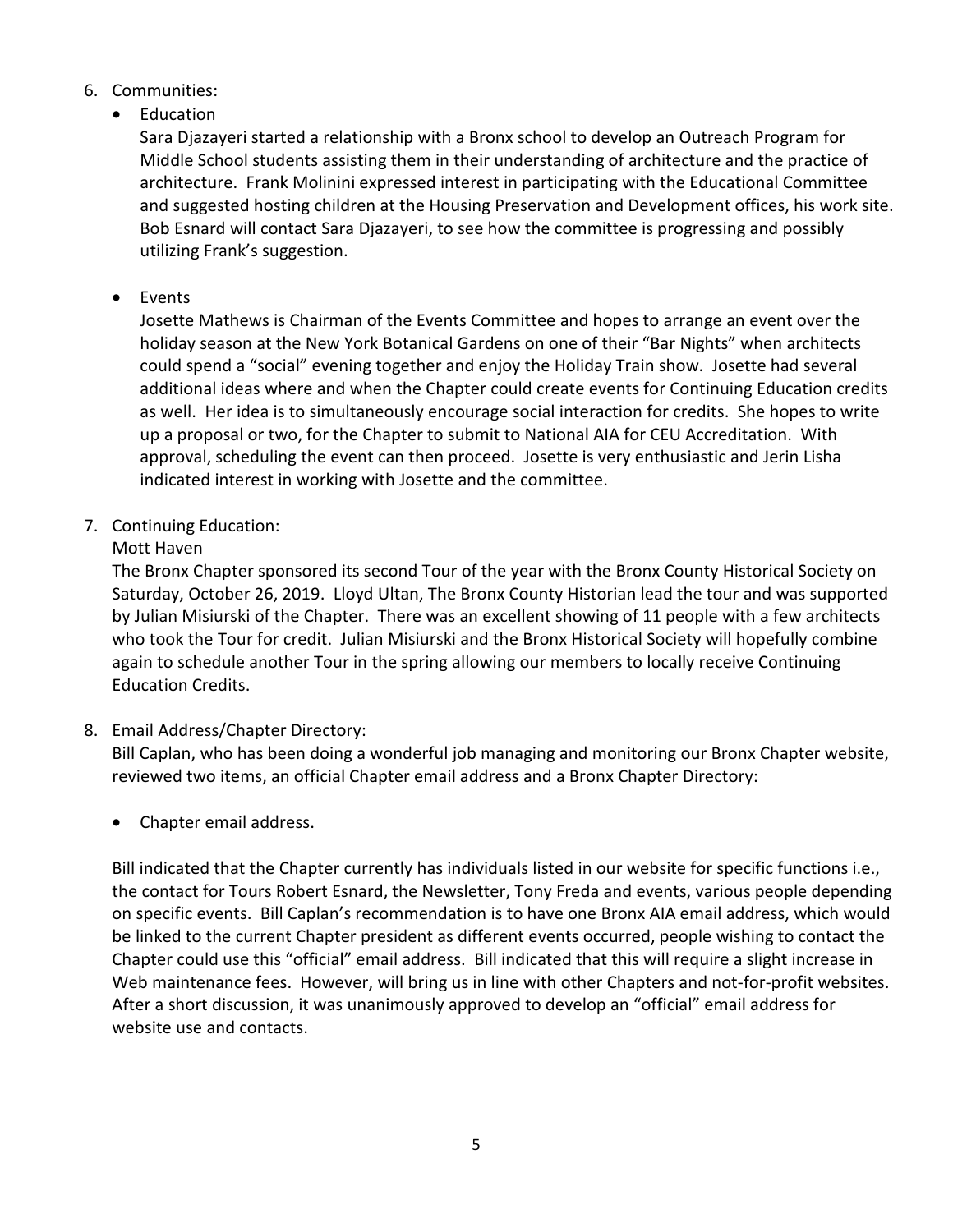• Chapter Directory.

The Chapter November meeting notice, had two attachments:

AIA Chapter Directory sample and contract with E&M Consulting from Chaska, Minnesota.

Bill outlined the idea of a Chapter Directory and a contract with an E&M Consulting, Inc. (E&M) who, at no cost to the Chapter, will provide a membership booklet "Directory and Resource Guide". The concept is that E&M will solicit; contractors, consulting companies and retailers to buy ads to pay and produce in the Directory. Theoretically, Chapter members could use the directory to publicize themselves and Chapter activities. This directory will be published annually and include: all the Bronx Chapter Members, their contact information, publicize activities and functions of the Chapter including; projects, buildings, competitions and helpful hints, to anyone interested in the Bronx construction industry and/or Bronx Architects. In addition, members and possible Chapter affiliates, if we create such a list, can be highlighted for specific achievements. The Chapter members, after a short discussion, thought it would be a good idea to explore this publication, if a few more members volunteered to write and participate in putting together the "substance" for publishing of a Chapter Directory. Bob Esnard indicated that he would reach out to E&M to see if a Chapter of our size made sense, for the kind of effort and dollars it would take to produce. Bob will review it with Tony Freda and Bill Caplan before it is brought to the Chapter for a decision.

The meeting was adjourned at 8:20pm.

Next Meeting – The next meeting will be a luncheon meeting at 12:00pm at Artie's Restaurant, on **December 12, 2019.**

--------------------------------------------------------------------------------------------------------------------------------------------------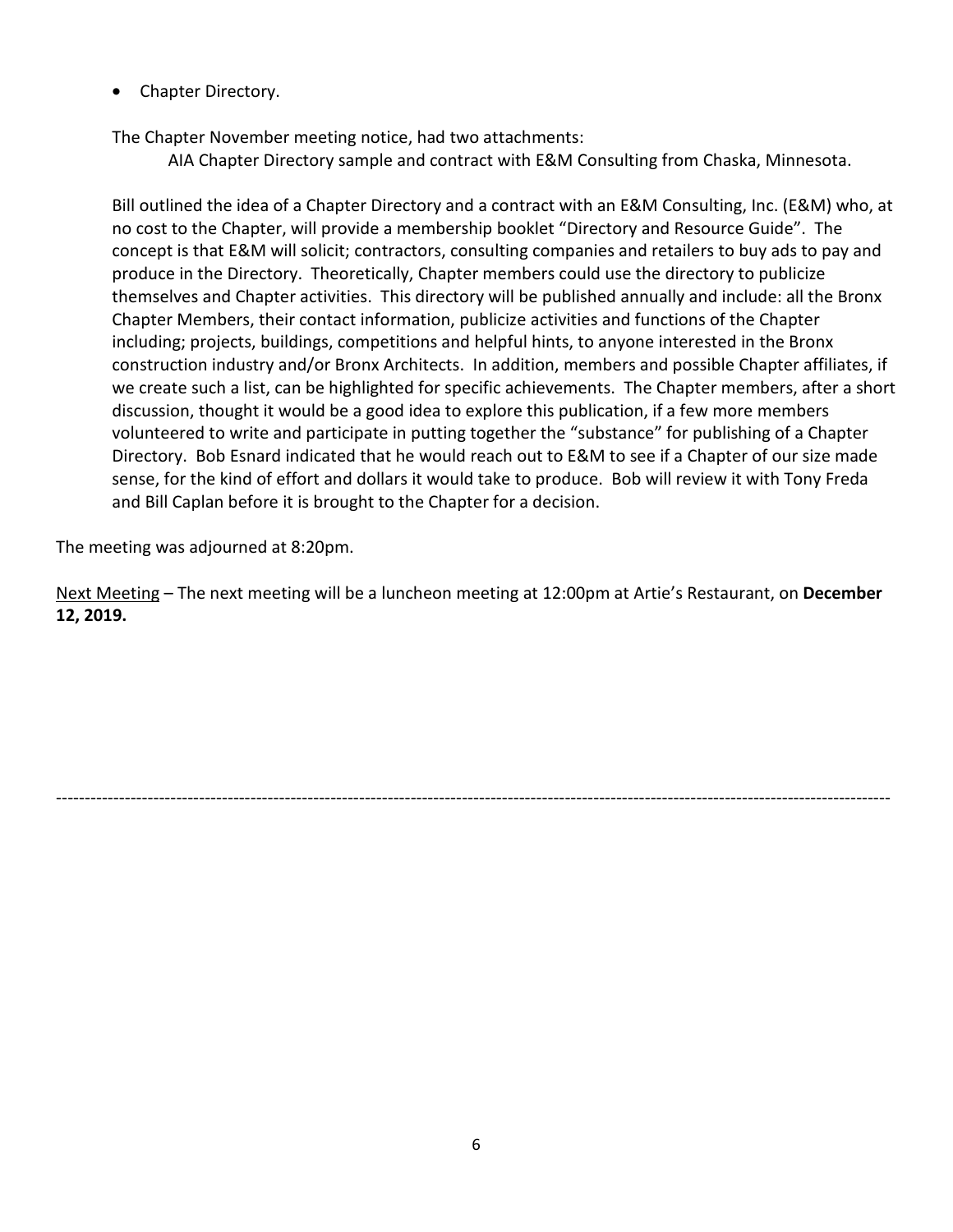**II Related Articles and Education Opportunities**

**OHWUniversity** 









### **[Concrete Restoration and](https://linkprotect.cudasvc.com/url?a=http%3a%2f%2fclick1.e.hanleywood-media.com%2fambvtdrlmkpnspydnyzpdnrpprnpksyvcmhmgctdhmtbm_eqsbspdfrbztzqrsdd.html%3fa%3dbesnard%2540dzco.com%26b%3dHWU_EBMGHWUN721155_Update_Newsletter_112619%2b%2b%2b%2b%2b%2b&c=E,1,-5rjGym68z-3z8FEEoWLcIKgiw9UUclCbwA6qBRdX4vAdMQMQqxg4V3q0GnRyYxvSuGDGqz3O70YX6nsEDKsBeXhfruSSARhZ_ZhgqQb4oc,&typo=1)  [Repair](https://linkprotect.cudasvc.com/url?a=http%3a%2f%2fclick1.e.hanleywood-media.com%2fambvtdrlmkpnspydnyzpdnrpprnpksyvcmhmgctdhmtbm_eqsbspdfrbztzqrsdd.html%3fa%3dbesnard%2540dzco.com%26b%3dHWU_EBMGHWUN721155_Update_Newsletter_112619%2b%2b%2b%2b%2b%2b&c=E,1,-5rjGym68z-3z8FEEoWLcIKgiw9UUclCbwA6qBRdX4vAdMQMQqxg4V3q0GnRyYxvSuGDGqz3O70YX6nsEDKsBeXhfruSSARhZ_ZhgqQb4oc,&typo=1)**

Register

*[AIA: 1 LU | Elective, Canada Potential: 1 Learning Credit](https://linkprotect.cudasvc.com/url?a=http%3a%2f%2fclick1.e.hanleywood-media.com%2fbdbscfvzplqybqjfyjkqfyvqqvyqlbjsnpgpmncfgpcdf_eqsbspdfrbztzqrsdd.html%3fa%3dbesnard%2540dzco.com%26b%3dHWU_EBMGHWUN721155_Update_Newsletter_112619%2b%2b%2b%2b%2b%2b&c=E,1,bA970BF-abMycKDmuQTGF49yu5tUtcVJ_KvdrcwqYSkvS0U2c3pJv98jYsPlsxQ6X5gKD91_U6--IsnDOYN32_uRqPkVsXtzivYpkbK4BQTUu03rXFvR&typo=1)*



**[High-Performing Weather-](https://linkprotect.cudasvc.com/url?a=http%3a%2f%2fclick1.e.hanleywood-media.com%2ffqncghtydsnwrnbhwbznhwtnntwnsrbcpdjdlpghjdgqj_eqsbspdfrbztzqrsdd.html%3fa%3dbesnard%2540dzco.com%26b%3dHWU_EBMGHWUN721155_Update_Newsletter_112619%2b%2b%2b%2b%2b%2b&c=E,1,JhUf3ZjaMEEzahZcfKS4USdiMEAJZuzCjKOLALQRykRRo7Ia8IljY7nwOWPGMUSfNciYgzBrywOc5ALZ8Vy5RKQdrQ0L5CoGkOv3QPAIXagi5atZbVBvpTDuxkU,&typo=1)[Resistant Barriers](https://linkprotect.cudasvc.com/url?a=http%3a%2f%2fclick1.e.hanleywood-media.com%2ffqncghtydsnwrnbhwbznhwtnntwnsrbcpdjdlpghjdgqj_eqsbspdfrbztzqrsdd.html%3fa%3dbesnard%2540dzco.com%26b%3dHWU_EBMGHWUN721155_Update_Newsletter_112619%2b%2b%2b%2b%2b%2b&c=E,1,JhUf3ZjaMEEzahZcfKS4USdiMEAJZuzCjKOLALQRykRRo7Ia8IljY7nwOWPGMUSfNciYgzBrywOc5ALZ8Vy5RKQdrQ0L5CoGkOv3QPAIXagi5atZbVBvpTDuxkU,&typo=1)**

Register

*[Canada Potential: 1 Learning Credit, AIA: 1 LU | HSW](https://linkprotect.cudasvc.com/url?a=http%3a%2f%2fclick1.e.hanleywood-media.com%2ftwbdmhsplzckjcbhkbfchksccskczjbdtlvlrtmhvlmwm_eqsbspdfrbztzqrsdd.html%3fa%3dbesnard%2540dzco.com%26b%3dHWU_EBMGHWUN721155_Update_Newsletter_112619%2b%2b%2b%2b%2b%2b&c=E,1,GJcN1AgyONkGEfU1a0dUuvw2kKtF6jYvX8CQJ8UKXnOFKOZPRCDnFCcKWnms7aZKR1QB-l-l2_N1tFEXn8t3CF97WB963zfeKl3ofvJ6nSqP&typo=1)*



*[AIA: 1 LU | Elective, Canada Potential: 1 Learning Credit](https://linkprotect.cudasvc.com/url?a=http%3a%2f%2fclick1.e.hanleywood-media.com%2ftmvdmhsplzckjcbhkbfchksccskczjbdtlvlrtmhvlmlv_eqsbspdfrbztzqrsdd.html%3fa%3dbesnard%2540dzco.com%26b%3dHWU_EBMGHWUN721155_Update_Newsletter_112619%2b%2b%2b%2b%2b%2b&c=E,1,w8tzRs3XmFWYs4WoyHqaNtrohPFX0HUu4ineNad3KUhol3ihsNbvFUwKyvSpCyv0g-xZ5OiL7z55nlPNfAIA_QuNzFGjEdniI5IZIweI2g,,&typo=1)*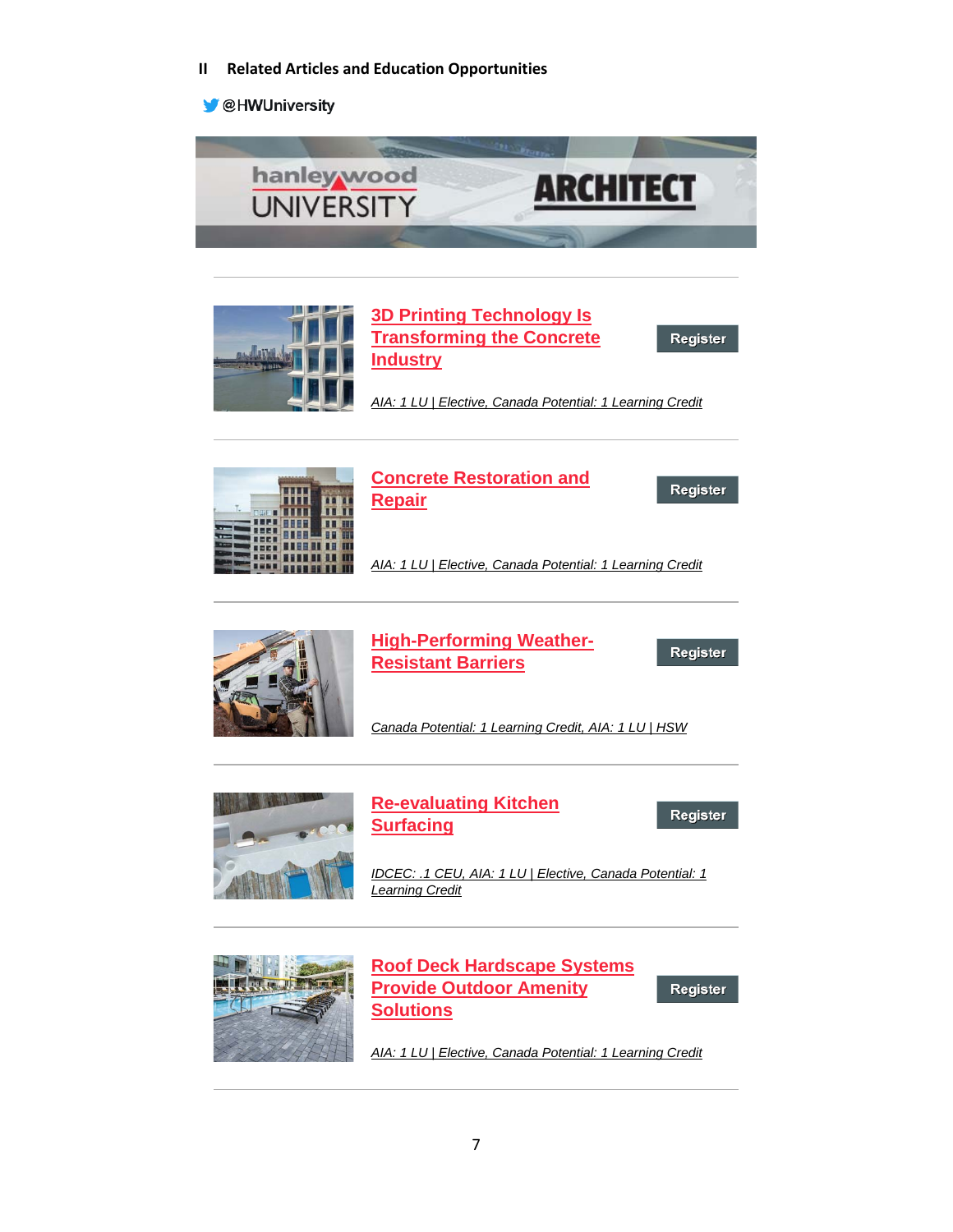

**[Best Practices in Blindside](https://linkprotect.cudasvc.com/url?a=http%3a%2f%2fclick1.e.hanleywood-media.com%2fwnvtnvkjdlsbzswvbwqsvbksskbslzwthdgdmhnvgdndn_eqsbspdfrbztzqrsdd.html%3fa%3dbesnard%2540dzco.com%26b%3dHWU_EBMGHWUN721155_Update_Newsletter_112619%2b%2b%2b%2b%2b%2b&c=E,1,HxaZeKEf-brHj7p8MICpO-0QuyBiK1QWt9yUKej1BIuLeL_GFlmvZ6miupxIjwB7tNarf6RQBPsBgKDUCOkZWJWds0Qu103mA8ewCVSHro0i&typo=1)  [Waterproofing](https://linkprotect.cudasvc.com/url?a=http%3a%2f%2fclick1.e.hanleywood-media.com%2fwnvtnvkjdlsbzswvbwqsvbksskbslzwthdgdmhnvgdndn_eqsbspdfrbztzqrsdd.html%3fa%3dbesnard%2540dzco.com%26b%3dHWU_EBMGHWUN721155_Update_Newsletter_112619%2b%2b%2b%2b%2b%2b&c=E,1,HxaZeKEf-brHj7p8MICpO-0QuyBiK1QWt9yUKej1BIuLeL_GFlmvZ6miupxIjwB7tNarf6RQBPsBgKDUCOkZWJWds0Qu103mA8ewCVSHro0i&typo=1)**

Register

*[AIA: 1 LU | Elective, Canada Potential: 1 Learning Credit](https://linkprotect.cudasvc.com/url?a=http%3a%2f%2fclick1.e.hanleywood-media.com%2flwmfwgshmknrqndgrdpngrsnnsrnkqdflmjmclwgjmwmh_eqsbspdfrbztzqrsdd.html%3fa%3dbesnard%2540dzco.com%26b%3dHWU_EBMGHWUN721155_Update_Newsletter_112619%2b%2b%2b%2b%2b%2b&c=E,1,QxPqXzJ-CUNGUj9ElkVoYjaFquRK9uq0JnhVj8cHUXXDH68ihgTx2-eGPKlS7cn0H9VdRUZ37QjXmmFBuBno5YlSZla7q1TCuI8pAM7JKDs7Zxv91qJcj61fHg,,&typo=1)*

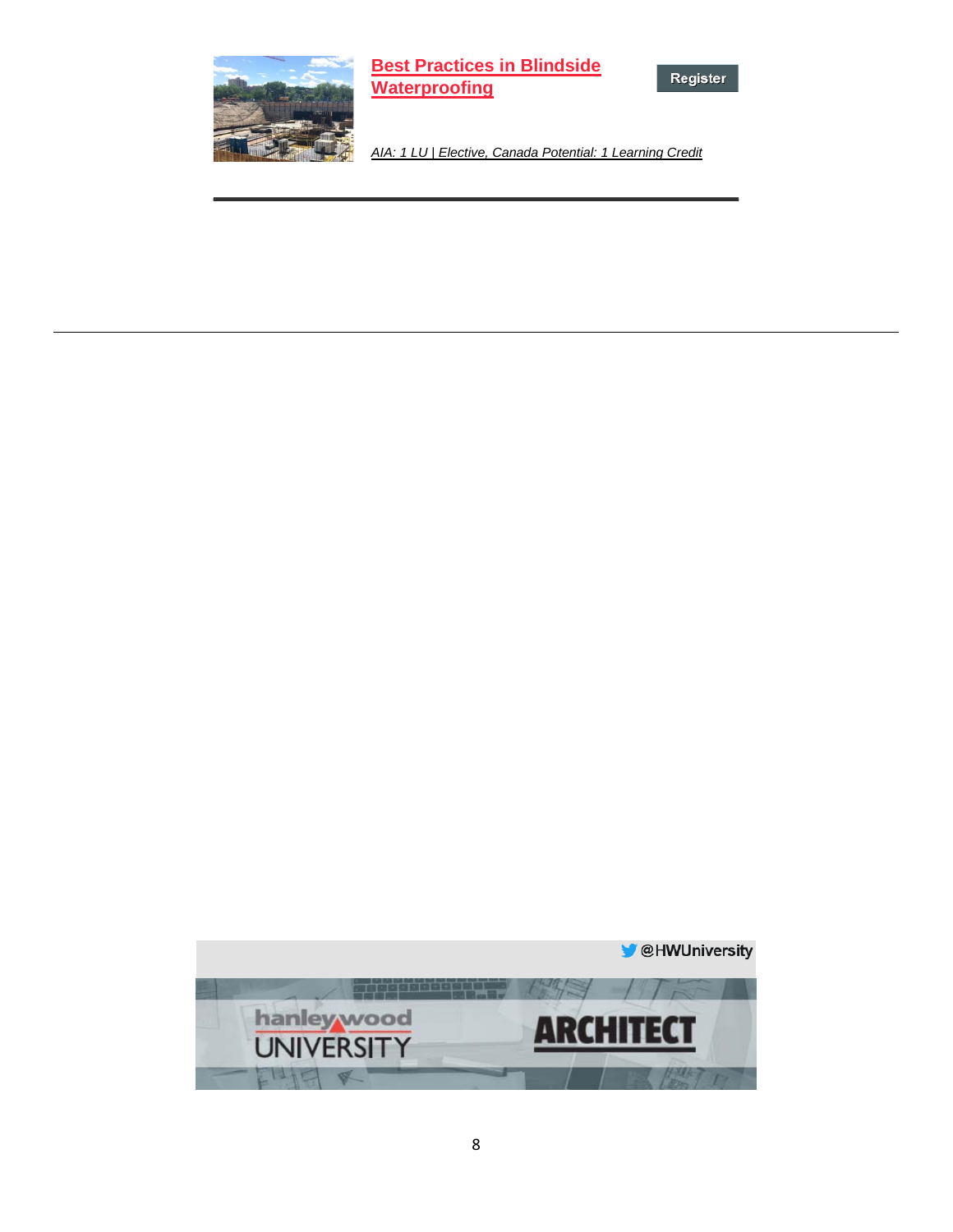

#### **[Sealing the Envelope with](https://linkprotect.cudasvc.com/url?a=http%3a%2f%2fclick1.e.hanleywood-media.com%2fhcwlhbjfvqwzmwsbzsrwbzjwwjzwqmsldvcvpdhbbfnbb_pvdmqdfbhmcyjmvdff.html%3fa%3dbesnard%2540dzco.com%26b%3dHWU_EBMGHWUN721155_Update_Newsletter_112119%2b%2b%2b%2b%2b%2b&c=E,1,engc3TCHefT6Iy3yWcBUDQnE-Oyza4XXvmQShpMOZ1_WAl-Dz6iQ7nXgCSCmIBxOq7Ev0vXcl6ckmkcejw75xoOGtolmSvaw0ktG81w9EXzhoXtw1aT65B_s&typo=1)  [Insulated Metal Panels](https://linkprotect.cudasvc.com/url?a=http%3a%2f%2fclick1.e.hanleywood-media.com%2fhcwlhbjfvqwzmwsbzsrwbzjwwjzwqmsldvcvpdhbbfnbb_pvdmqdfbhmcyjmvdff.html%3fa%3dbesnard%2540dzco.com%26b%3dHWU_EBMGHWUN721155_Update_Newsletter_112119%2b%2b%2b%2b%2b%2b&c=E,1,engc3TCHefT6Iy3yWcBUDQnE-Oyza4XXvmQShpMOZ1_WAl-Dz6iQ7nXgCSCmIBxOq7Ev0vXcl6ckmkcejw75xoOGtolmSvaw0ktG81w9EXzhoXtw1aT65B_s&typo=1)**

*AIA: 1 LU | Elective, PDH Potential: 1 Hour, Canada Potential: 1 Learning Credit*

**Register** 



**[Pre-Finished Steel Roofing](https://linkprotect.cudasvc.com/url?a=http%3a%2f%2fclick1.e.hanleywood-media.com%2ftvhdmhsplzckjcbhkbfchksccskczjbdtlvlrtmhhpwhc_pvdmqdfbhmcyjmvdff.html%3fa%3dbesnard%2540dzco.com%26b%3dHWU_EBMGHWUN721155_Update_Newsletter_112119%2b%2b%2b%2b%2b%2b&c=E,1,yvyvAjgF9UOc7_89y4fv4L5fI0qEN-4PXA_aKtJOdXLr7_58f18gTE_jzUaON-QjcN7BHtdxEEa2gP5q_p5Y4wcRosPtmDkgqo4CfOmJIlzEfdgkTxsNujJhunW4&typo=1)  [for Residential and Light](https://linkprotect.cudasvc.com/url?a=http%3a%2f%2fclick1.e.hanleywood-media.com%2ftvhdmhsplzckjcbhkbfchksccskczjbdtlvlrtmhhpwhc_pvdmqdfbhmcyjmvdff.html%3fa%3dbesnard%2540dzco.com%26b%3dHWU_EBMGHWUN721155_Update_Newsletter_112119%2b%2b%2b%2b%2b%2b&c=E,1,yvyvAjgF9UOc7_89y4fv4L5fI0qEN-4PXA_aKtJOdXLr7_58f18gTE_jzUaON-QjcN7BHtdxEEa2gP5q_p5Y4wcRosPtmDkgqo4CfOmJIlzEfdgkTxsNujJhunW4&typo=1)  [Commercial Buildings](https://linkprotect.cudasvc.com/url?a=http%3a%2f%2fclick1.e.hanleywood-media.com%2ftvhdmhsplzckjcbhkbfchksccskczjbdtlvlrtmhhpwhc_pvdmqdfbhmcyjmvdff.html%3fa%3dbesnard%2540dzco.com%26b%3dHWU_EBMGHWUN721155_Update_Newsletter_112119%2b%2b%2b%2b%2b%2b&c=E,1,yvyvAjgF9UOc7_89y4fv4L5fI0qEN-4PXA_aKtJOdXLr7_58f18gTE_jzUaON-QjcN7BHtdxEEa2gP5q_p5Y4wcRosPtmDkgqo4CfOmJIlzEfdgkTxsNujJhunW4&typo=1)**

*Canada Potential: 1 Learning Credit, AIA: 1 LU | HSW*

Register



**[Best Practices for Designing](https://linkprotect.cudasvc.com/url?a=http%3a%2f%2fclick1.e.hanleywood-media.com%2ftvwdmhsplzckjcbhkbfchksccskczjbdtlvlrtmhhpwhp_pvdmqdfbhmcyjmvdff.html%3fa%3dbesnard%2540dzco.com%26b%3dHWU_EBMGHWUN721155_Update_Newsletter_112119%2b%2b%2b%2b%2b%2b&c=E,1,yDIybUzAeeSBJRfLyDhfvHsORhFX_5MNIlL9hUEtNATJXsx1NexaYPLEXhXOSk_NT6dodjSeS9O0xiCWjWdaVW30PKpuq0OB25DJsZTktlyqdyTLyvYXINYPnw,,&typo=1)  [Kitchen Islands](https://linkprotect.cudasvc.com/url?a=http%3a%2f%2fclick1.e.hanleywood-media.com%2ftvwdmhsplzckjcbhkbfchksccskczjbdtlvlrtmhhpwhp_pvdmqdfbhmcyjmvdff.html%3fa%3dbesnard%2540dzco.com%26b%3dHWU_EBMGHWUN721155_Update_Newsletter_112119%2b%2b%2b%2b%2b%2b&c=E,1,yDIybUzAeeSBJRfLyDhfvHsORhFX_5MNIlL9hUEtNATJXsx1NexaYPLEXhXOSk_NT6dodjSeS9O0xiCWjWdaVW30PKpuq0OB25DJsZTktlyqdyTLyvYXINYPnw,,&typo=1)**

*IDCEC: .1 CEU, NARI: 1 Hour, AIA: 1 LU | Elective, Canada Potential: 1 Learning Credit*

**Register** 



**[Glass Railing Systems:](https://linkprotect.cudasvc.com/url?a=http%3a%2f%2fclick1.e.hanleywood-media.com%2feshvzyjqrshfphtyftlhyfjhhjfhsptvcrbrwczyyqdts_pvdmqdfbhmcyjmvdff.html%3fa%3dbesnard%2540dzco.com%26b%3dHWU_EBMGHWUN721155_Update_Newsletter_112119%2b%2b%2b%2b%2b%2b&c=E,1,fcejc892jafJZXTgd4ZD9qrDIgd3EmIOcjywzi7i8SBllDMJn40X_2Kb63Bgh_-IgGtKfZPFRYNu29uuGPqa26PorxIJRrIk-0UNsVC5Hg,,&typo=1)  [Critical Code and Design](https://linkprotect.cudasvc.com/url?a=http%3a%2f%2fclick1.e.hanleywood-media.com%2feshvzyjqrshfphtyftlhyfjhhjfhsptvcrbrwczyyqdts_pvdmqdfbhmcyjmvdff.html%3fa%3dbesnard%2540dzco.com%26b%3dHWU_EBMGHWUN721155_Update_Newsletter_112119%2b%2b%2b%2b%2b%2b&c=E,1,fcejc892jafJZXTgd4ZD9qrDIgd3EmIOcjywzi7i8SBllDMJn40X_2Kb63Bgh_-IgGtKfZPFRYNu29uuGPqa26PorxIJRrIk-0UNsVC5Hg,,&typo=1)  [Considerations](https://linkprotect.cudasvc.com/url?a=http%3a%2f%2fclick1.e.hanleywood-media.com%2feshvzyjqrshfphtyftlhyfjhhjfhsptvcrbrwczyyqdts_pvdmqdfbhmcyjmvdff.html%3fa%3dbesnard%2540dzco.com%26b%3dHWU_EBMGHWUN721155_Update_Newsletter_112119%2b%2b%2b%2b%2b%2b&c=E,1,fcejc892jafJZXTgd4ZD9qrDIgd3EmIOcjywzi7i8SBllDMJn40X_2Kb63Bgh_-IgGtKfZPFRYNu29uuGPqa26PorxIJRrIk-0UNsVC5Hg,,&typo=1)**

*AIA: 1 LU | Elective, Canada Potential: 1 Learning Credit*

**Register**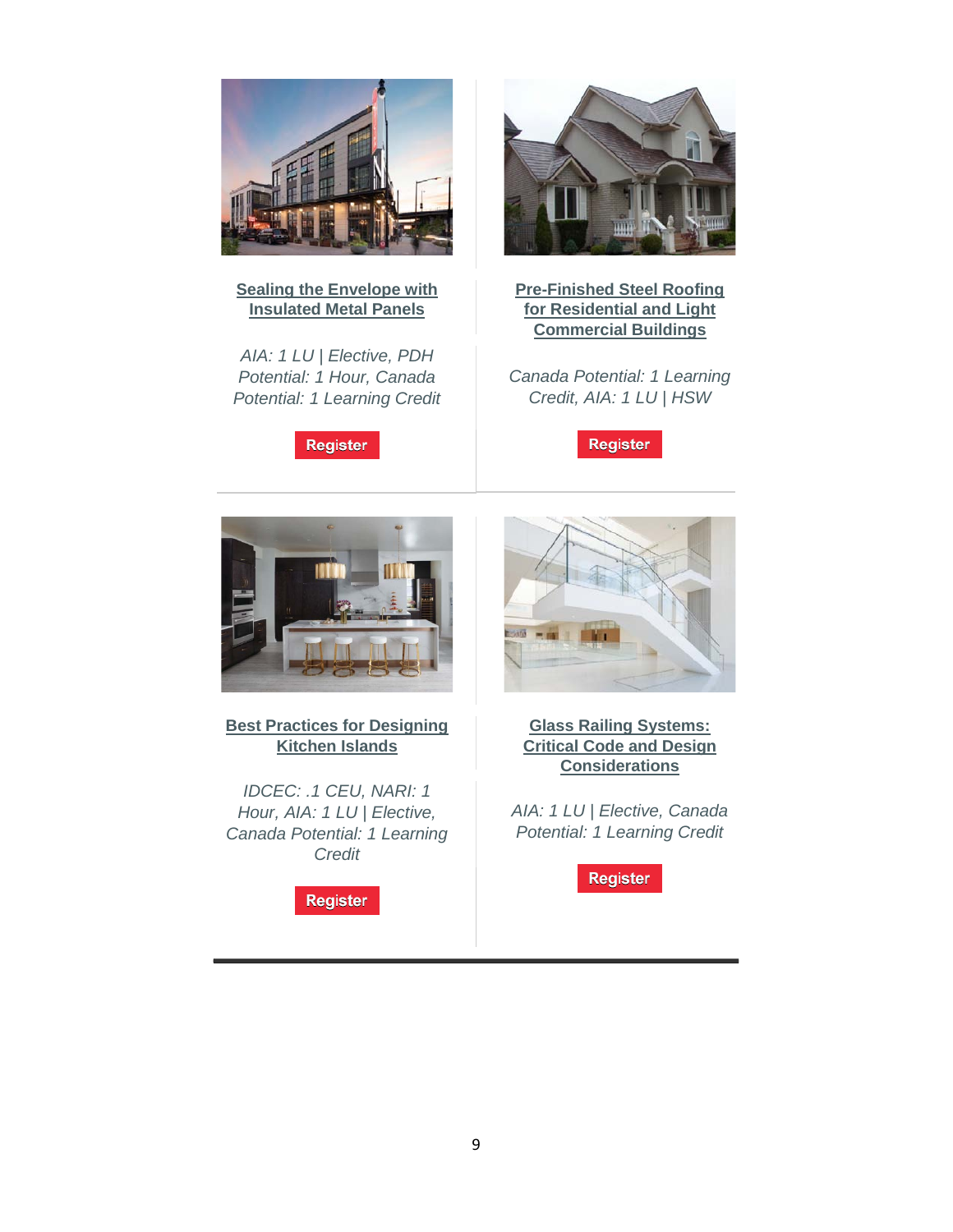

Wood windows are remarkable for their warmth and aesthetic appeal. Their design flexibility can accomplish the harmony of any architectural style, from contemporary to traditional to ornate and custom.

In the past however, wood has had it's challenges. **[Learn how](https://linkprotect.cudasvc.com/url?a=http%3a%2f%2fclick1.communication.hanleywood.com%2ftpjdmhsplzckjcbhkbfchksccskczjbdtlvlrtmhhcwbh_kfhvhftjlvdrhsvstt.html%3fa%3dbesnard%2540dzco.com&c=E,1,7rEQbbKiEOLO8-gLusV33MiIGTgf5fZLx238KXw8hnMI5UhBCewzg2rcGvMrz1hmOMxDq-bpCqoa_HQMDwoZglfP_oPSl-rH3POIbHWsuIKj9UF9ag,,&typo=1)** breakthroughs in the wood treatment process have led to environmentally friendly fungal and insect resistant wood components.

### *[Earn 1 AIA LU | Elective, 1 Canada Potential Learning Credit](https://linkprotect.cudasvc.com/url?a=http%3a%2f%2fclick1.communication.hanleywood.com%2fwjntnvkjdlsbzswvbwqsvbksskbslzwthdgdmhnvvsfww_kfhvhftjlvdrhsvstt.html%3fa%3dbesnard%2540dzco.com&c=E,1,e50nExx4T2Mnqygh9dmBNeArfaoaWLgeQy3x3HmTLFkdR8K2ipeutKSdhiT3kB9awfjEIGg1KW-KUmRoSXBprz8TQNwtANhaJYaYvziaP-8apJfRog,,&typo=1)*

Register

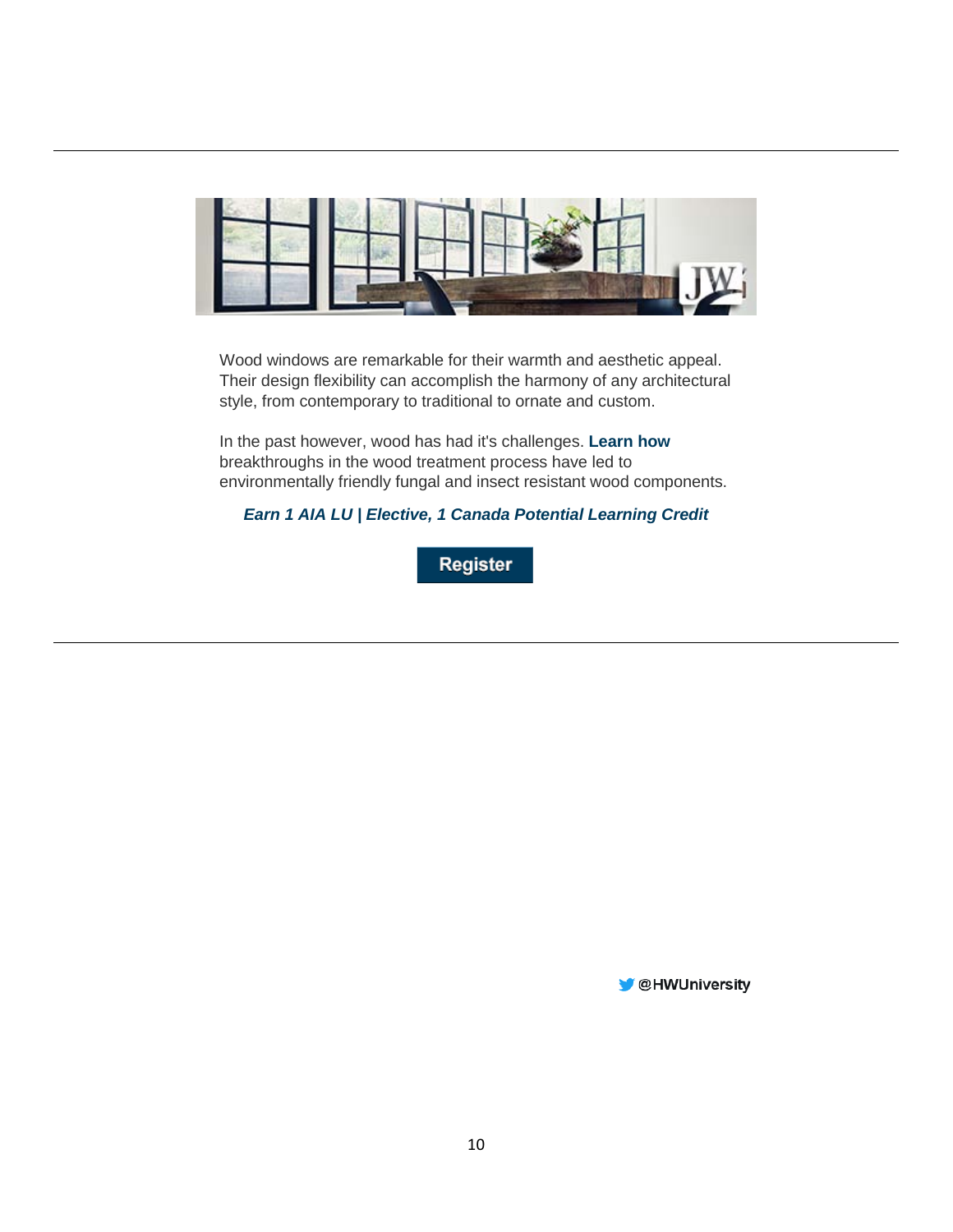



### **[Strategic Electrification and](https://linkprotect.cudasvc.com/url?a=http%3a%2f%2fclick1.e.hanleywood-media.com%2fcqjkjpvmtdlfqlgpfgrlpfvllvfldqgkstctzsjpppchl_rrggrwjpcgtkcwvtjj.html%3fa%3dbesnard%2540dzco.com%26b%3dHWU_EBMGHWUN721155_Update_Newsletter_111919%2b%2b%2b%2b%2b%2b&c=E,1,rqZK46EEBrt1sDH5TQ24i_j8Qe7bB0x6mCdkThtgohdiNCEpOqG5lVo8HJN2I51AIhcZjnPe0jgXDvjo4dQblfmeBMjK-O8ualRUg_0UQBo,&typo=1)  [the Role of Advanced Heat](https://linkprotect.cudasvc.com/url?a=http%3a%2f%2fclick1.e.hanleywood-media.com%2fcqjkjpvmtdlfqlgpfgrlpfvllvfldqgkstctzsjpppchl_rrggrwjpcgtkcwvtjj.html%3fa%3dbesnard%2540dzco.com%26b%3dHWU_EBMGHWUN721155_Update_Newsletter_111919%2b%2b%2b%2b%2b%2b&c=E,1,rqZK46EEBrt1sDH5TQ24i_j8Qe7bB0x6mCdkThtgohdiNCEpOqG5lVo8HJN2I51AIhcZjnPe0jgXDvjo4dQblfmeBMjK-O8ualRUg_0UQBo,&typo=1)  [Pump Technology](https://linkprotect.cudasvc.com/url?a=http%3a%2f%2fclick1.e.hanleywood-media.com%2fcqjkjpvmtdlfqlgpfgrlpfvllvfldqgkstctzsjpppchl_rrggrwjpcgtkcwvtjj.html%3fa%3dbesnard%2540dzco.com%26b%3dHWU_EBMGHWUN721155_Update_Newsletter_111919%2b%2b%2b%2b%2b%2b&c=E,1,rqZK46EEBrt1sDH5TQ24i_j8Qe7bB0x6mCdkThtgohdiNCEpOqG5lVo8HJN2I51AIhcZjnPe0jgXDvjo4dQblfmeBMjK-O8ualRUg_0UQBo,&typo=1)**

Register

*[PDH Potential: 1 Hour, Canada Potential: 1 Learning Credit,](https://linkprotect.cudasvc.com/url?a=http%3a%2f%2fclick1.e.hanleywood-media.com%2fdscldhzjtpmfsmrhfrkmhfzmmzfmpsrlbtctwbdhhhcgs_rrggrwjpcgtkcwvtjj.html%3fa%3dbesnard%2540dzco.com%26b%3dHWU_EBMGHWUN721155_Update_Newsletter_111919%2b%2b%2b%2b%2b%2b&c=E,1,KjZhnuB1rvx08X06ENc9cumYUZvE4l4zplujzh1LhXymHFfEFdwMuwcw3135ImTgVgJqX8lgiaO_tui_dJZztfxXO6lXdzjxlTh1CdqD2COm166ShLeJTQc,&typo=1)  [AIA: 1 LU | HSW](https://linkprotect.cudasvc.com/url?a=http%3a%2f%2fclick1.e.hanleywood-media.com%2fdscldhzjtpmfsmrhfrkmhfzmmzfmpsrlbtctwbdhhhcgs_rrggrwjpcgtkcwvtjj.html%3fa%3dbesnard%2540dzco.com%26b%3dHWU_EBMGHWUN721155_Update_Newsletter_111919%2b%2b%2b%2b%2b%2b&c=E,1,KjZhnuB1rvx08X06ENc9cumYUZvE4l4zplujzh1LhXymHFfEFdwMuwcw3135ImTgVgJqX8lgiaO_tui_dJZztfxXO6lXdzjxlTh1CdqD2COm166ShLeJTQc,&typo=1)*



**[Top Daylighting: A Circadian](https://linkprotect.cudasvc.com/url?a=http%3a%2f%2fclick1.e.hanleywood-media.com%2fwsltnvkjdlsbzswvbwqsvbksskbslzwthdgdmhnvvvgdf_rrggrwjpcgtkcwvtjj.html%3fa%3dbesnard%2540dzco.com%26b%3dHWU_EBMGHWUN721155_Update_Newsletter_111919%2b%2b%2b%2b%2b%2b&c=E,1,W3j1t5atHszINKBNrDegVqFe_nAiaFS52IbLOgH3tmooH_1pQcswfwejLey5-xD7jU66DkuoqFcSBeZNB-6HV-IbFmBpA3Bfq2tzC8eVKN4,&typo=1)  [Health and Wellness](https://linkprotect.cudasvc.com/url?a=http%3a%2f%2fclick1.e.hanleywood-media.com%2fwsltnvkjdlsbzswvbwqsvbksskbslzwthdgdmhnvvvgdf_rrggrwjpcgtkcwvtjj.html%3fa%3dbesnard%2540dzco.com%26b%3dHWU_EBMGHWUN721155_Update_Newsletter_111919%2b%2b%2b%2b%2b%2b&c=E,1,W3j1t5atHszINKBNrDegVqFe_nAiaFS52IbLOgH3tmooH_1pQcswfwejLey5-xD7jU66DkuoqFcSBeZNB-6HV-IbFmBpA3Bfq2tzC8eVKN4,&typo=1)  [Perspective](https://linkprotect.cudasvc.com/url?a=http%3a%2f%2fclick1.e.hanleywood-media.com%2fwsltnvkjdlsbzswvbwqsvbksskbslzwthdgdmhnvvvgdf_rrggrwjpcgtkcwvtjj.html%3fa%3dbesnard%2540dzco.com%26b%3dHWU_EBMGHWUN721155_Update_Newsletter_111919%2b%2b%2b%2b%2b%2b&c=E,1,W3j1t5atHszINKBNrDegVqFe_nAiaFS52IbLOgH3tmooH_1pQcswfwejLey5-xD7jU66DkuoqFcSBeZNB-6HV-IbFmBpA3Bfq2tzC8eVKN4,&typo=1)**

Register

*[Canada Potential: 1 Learning Credit, AIA: 1 LU | HSW](https://linkprotect.cudasvc.com/url?a=http%3a%2f%2fclick1.e.hanleywood-media.com%2fidgtnvpcyhdwzdbvwbkdvwpddpwdhzbtrymyqrnvvvmyh_rrggrwjpcgtkcwvtjj.html%3fa%3dbesnard%2540dzco.com%26b%3dHWU_EBMGHWUN721155_Update_Newsletter_111919%2b%2b%2b%2b%2b%2b&c=E,1,gziqEVgkuWcKrhhw1wL41OB9N4IOUrb7wKSGAfdl6DLWc2xjUm-AaZtCd_CRDhtCB68pTf2w7HscoEXOVYTOeJpcajfnaHwMFrH6rpf_f1J5wgU-TRY9anyTTg,,&typo=1)*



**[The Creation of Experiential](https://linkprotect.cudasvc.com/url?a=http%3a%2f%2fclick1.e.hanleywood-media.com%2fwgztnvkjdlsbzswvbwqsvbksskbslzwthdgdmhnvvvgdw_rrggrwjpcgtkcwvtjj.html%3fa%3dbesnard%2540dzco.com%26b%3dHWU_EBMGHWUN721155_Update_Newsletter_111919%2b%2b%2b%2b%2b%2b&c=E,1,4V2r123y6F00EKO8zleQj95ioanDoYL4yPGbrkEXxXDBUa4GqbxvHM5vBmmEJCy5pVWsZeP2nKCEKaAe7TlLwyhk_p_V3QlpG5Upr_Rm&typo=1)  [Building Environments Using](https://linkprotect.cudasvc.com/url?a=http%3a%2f%2fclick1.e.hanleywood-media.com%2fwgztnvkjdlsbzswvbwqsvbksskbslzwthdgdmhnvvvgdw_rrggrwjpcgtkcwvtjj.html%3fa%3dbesnard%2540dzco.com%26b%3dHWU_EBMGHWUN721155_Update_Newsletter_111919%2b%2b%2b%2b%2b%2b&c=E,1,4V2r123y6F00EKO8zleQj95ioanDoYL4yPGbrkEXxXDBUa4GqbxvHM5vBmmEJCy5pVWsZeP2nKCEKaAe7TlLwyhk_p_V3QlpG5Upr_Rm&typo=1)  [Light-Manipulating Materials](https://linkprotect.cudasvc.com/url?a=http%3a%2f%2fclick1.e.hanleywood-media.com%2fwgztnvkjdlsbzswvbwqsvbksskbslzwthdgdmhnvvvgdw_rrggrwjpcgtkcwvtjj.html%3fa%3dbesnard%2540dzco.com%26b%3dHWU_EBMGHWUN721155_Update_Newsletter_111919%2b%2b%2b%2b%2b%2b&c=E,1,4V2r123y6F00EKO8zleQj95ioanDoYL4yPGbrkEXxXDBUa4GqbxvHM5vBmmEJCy5pVWsZeP2nKCEKaAe7TlLwyhk_p_V3QlpG5Upr_Rm&typo=1)**

Register

*[IDCEC: .15 CEU HSW, Canada Potential: 1.5 Learning](https://linkprotect.cudasvc.com/url?a=http%3a%2f%2fclick1.e.hanleywood-media.com%2fjvmzqjcnbrmwfmtjwthmjwcmmcwmrftzpbvbkpqjjjvbm_rrggrwjpcgtkcwvtjj.html%3fa%3dbesnard%2540dzco.com%26b%3dHWU_EBMGHWUN721155_Update_Newsletter_111919%2b%2b%2b%2b%2b%2b&c=E,1,l7RohTOmQyYBm8bnygfC8UTGakPqA5B2ZN9auH4q88qTlNnTUlOq1GWbXoST6nGPZVIKYLSFg3FuImI44XP1EBtcGQ_Hq40lQfnytdqovdjIgKYKl_4,&typo=1)  [Credits, AIA: 1.5 LU | HSW](https://linkprotect.cudasvc.com/url?a=http%3a%2f%2fclick1.e.hanleywood-media.com%2fjvmzqjcnbrmwfmtjwthmjwcmmcwmrftzpbvbkpqjjjvbm_rrggrwjpcgtkcwvtjj.html%3fa%3dbesnard%2540dzco.com%26b%3dHWU_EBMGHWUN721155_Update_Newsletter_111919%2b%2b%2b%2b%2b%2b&c=E,1,l7RohTOmQyYBm8bnygfC8UTGakPqA5B2ZN9auH4q88qTlNnTUlOq1GWbXoST6nGPZVIKYLSFg3FuImI44XP1EBtcGQ_Hq40lQfnytdqovdjIgKYKl_4,&typo=1)*



**Energy Innovation Center [Earns LEED Platinum](https://linkprotect.cudasvc.com/url?a=http%3a%2f%2fclick1.e.hanleywood-media.com%2fsmczsvwpbrktlkcvtcfkvtwkkwtkrlczgbmbhgsvvvmbl_rrggrwjpcgtkcwvtjj.html%3fa%3dbesnard%2540dzco.com%26b%3dHWU_EBMGHWUN721155_Update_Newsletter_111919%2b%2b%2b%2b%2b%2b&c=E,1,TcPG8wkfqTTPMpaCzvg5JgLiYJBCAAUUg1pgtwKuCg6JIhFrnzOSuHDBHD-Lfsr15hFf5mSInaey-HWDjLUUbPQPwqc2j7wLZjL_A6Yis21ElKDZ74269Rs,&typo=1)  [Certification](https://linkprotect.cudasvc.com/url?a=http%3a%2f%2fclick1.e.hanleywood-media.com%2fsmczsvwpbrktlkcvtcfkvtwkkwtkrlczgbmbhgsvvvmbl_rrggrwjpcgtkcwvtjj.html%3fa%3dbesnard%2540dzco.com%26b%3dHWU_EBMGHWUN721155_Update_Newsletter_111919%2b%2b%2b%2b%2b%2b&c=E,1,TcPG8wkfqTTPMpaCzvg5JgLiYJBCAAUUg1pgtwKuCg6JIhFrnzOSuHDBHD-Lfsr15hFf5mSInaey-HWDjLUUbPQPwqc2j7wLZjL_A6Yis21ElKDZ74269Rs,&typo=1)**

Register

*[AIA: 1 LU | Elective, Canada Potential: 1 Learning Credit](https://linkprotect.cudasvc.com/url?a=http%3a%2f%2fclick1.e.hanleywood-media.com%2frnchtnylcrvpwvknpkfvnpyvvypvrwkhscgcbstnnngrj_rrggrwjpcgtkcwvtjj.html%3fa%3dbesnard%2540dzco.com%26b%3dHWU_EBMGHWUN721155_Update_Newsletter_111919%2b%2b%2b%2b%2b%2b&c=E,1,Oy-gb6kqfsLob8vTklZYhOpIGTiJzd47KD3B6jcJTABpKJkd3VlV8TBJSwcLZm1u-2vDSP-HGPWJ46rdQApQ_B45LFtooH8hvtUATvmSUF2j3LW6Fg0B14aF&typo=1)*

lumaty. Style="outline: none; text-decoration: none; display: block;clear:none;float:none;margin-left:auto;margin-right:auto;display:none; mso-hide: none;" align="center" width="200">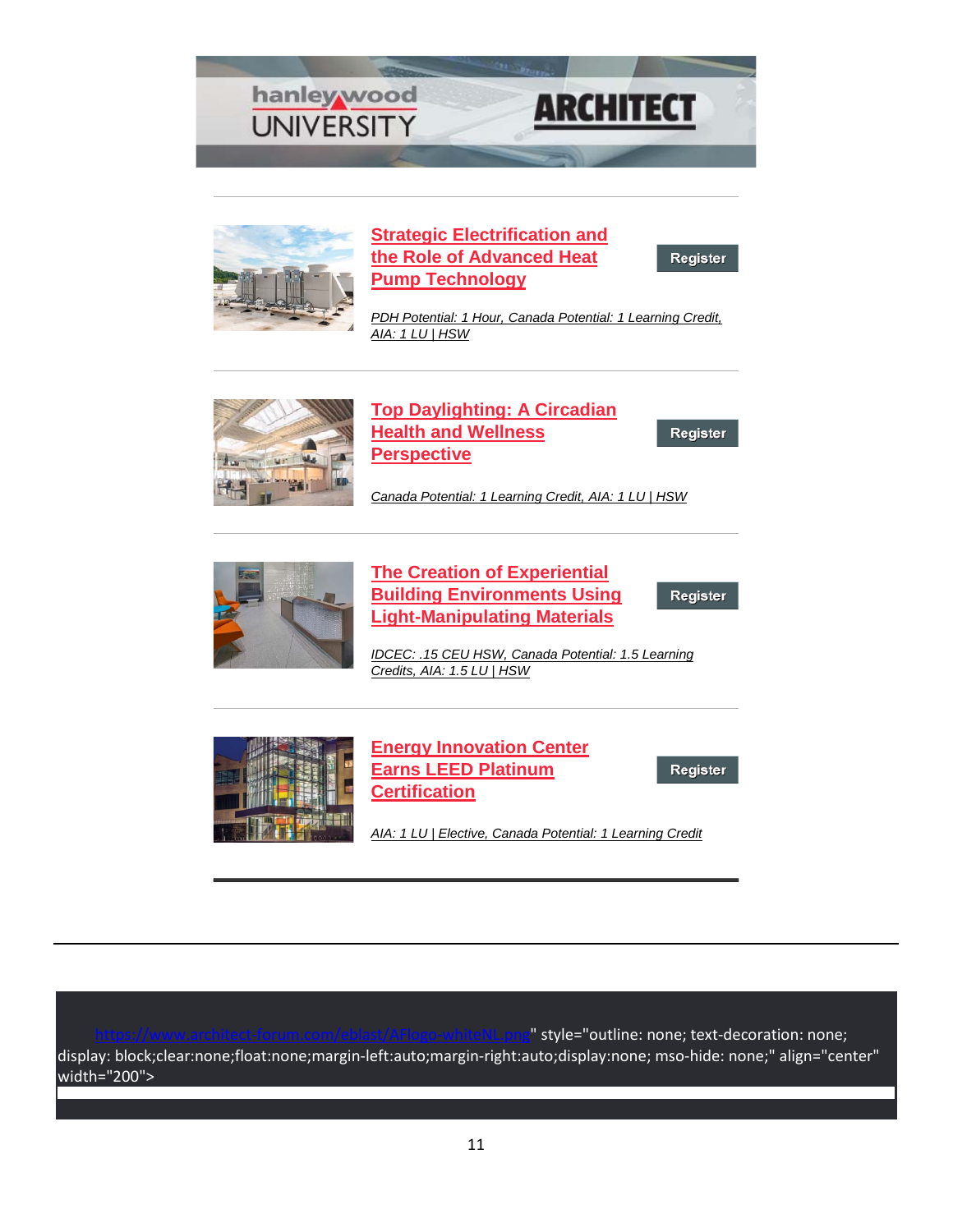## AIA ONLINE CONTINUING EDUCATION

HSW and ADA credits available

## Automated Vehicular Gate Systems: For System Design Compliance to Safety Standards

[https://www.architect-forum.com/CClmsAIAceus-newsletters/AutoGate/AutoGate3.jpg"](https://www.architect-forum.com/CClmsAIAceus-newsletters/AutoGate/AutoGate3.jpg) style="outline: none; text-decoration: none; display: block;clear:none;float:none;margin-left:auto;margin-right:auto;display:none; mso-hide: none;" align="center" width="600">

Course No: AG3203-W | Narration: No | AutoGate, Inc.

Present a familiarization with an understanding of UL 325 and ASTM F2200 applicable to automated vehicular gates. This course will educate specifiers to safety standards in the interest of client safety and liability associated with automated vehicular gates.

### [LEARN MORE](https://linkprotect.cudasvc.com/url?a=http%3a%2f%2fnewsletter.architect-forum.com%2ft.aspx%3fS%3d1%26ID%3d4735%26NL%3d2%26N%3d2181%26SI%3d2271%26URL%3dhttp%253a%252f%252flms.architect-forum.com%252fsubscribe.php%253fcourse_id%253d252&c=E,1,ljlANaZFEvKYrW9kyImP_9isVlh1EA7oF4T80b4SBxY7jLd9SHMbz71orsZTkDTsAhL9U2A9Hb8cddl2ZbDXCsx5hkkR4fVPVrNgiZPNmJDP&typo=1)

## Combat Mold, Improve Indoor Air Quality and Specify MgO **Products**

[https://www.architect-forum.com/CClmsAIAceus-newsletters/DragonBoardUSA/dragonboard.jpg"](https://www.architect-forum.com/CClmsAIAceus-newsletters/DragonBoardUSA/dragonboard.jpg) style="outline: none; text-decoration: none; display: block;clear:none;float:none;margin-left:auto;margin-right:auto;display:none; msohide: none;" align="center" width="600">

Course No: DB0602-W | Narration: No | DragonBoard USA

Provides an overview of Indoor Air Quality, along with a discussion on IAQ health issues associated with Mold and Fungus. The program looks at the causes of Mold and Fungus in today's structures and examines how specifying MgO products is a great alternative solution to dealing with Mold and Fungus.

[LEARN MORE](https://linkprotect.cudasvc.com/url?a=http%3a%2f%2fnewsletter.architect-forum.com%2ft.aspx%3fS%3d1%26ID%3d4735%26NL%3d2%26N%3d2181%26SI%3d2271%26URL%3dhttp%253a%252f%252flms.architect-forum.com%252fsubscribe.php%253fcourse_id%253d256&c=E,1,C8Ryne9hmt37ddTa88ci42sYhM3hyAqtycHY7NIgJPoR9i0weEGhw26r-nv4jxGNMtUZ15tlNE4X7u5dRmLA0sGrDGgUob21aXfqOHhi0ET5GO17xZMI&typo=1)

## Accessibility, Safety & Platform Lifts and Elevators v2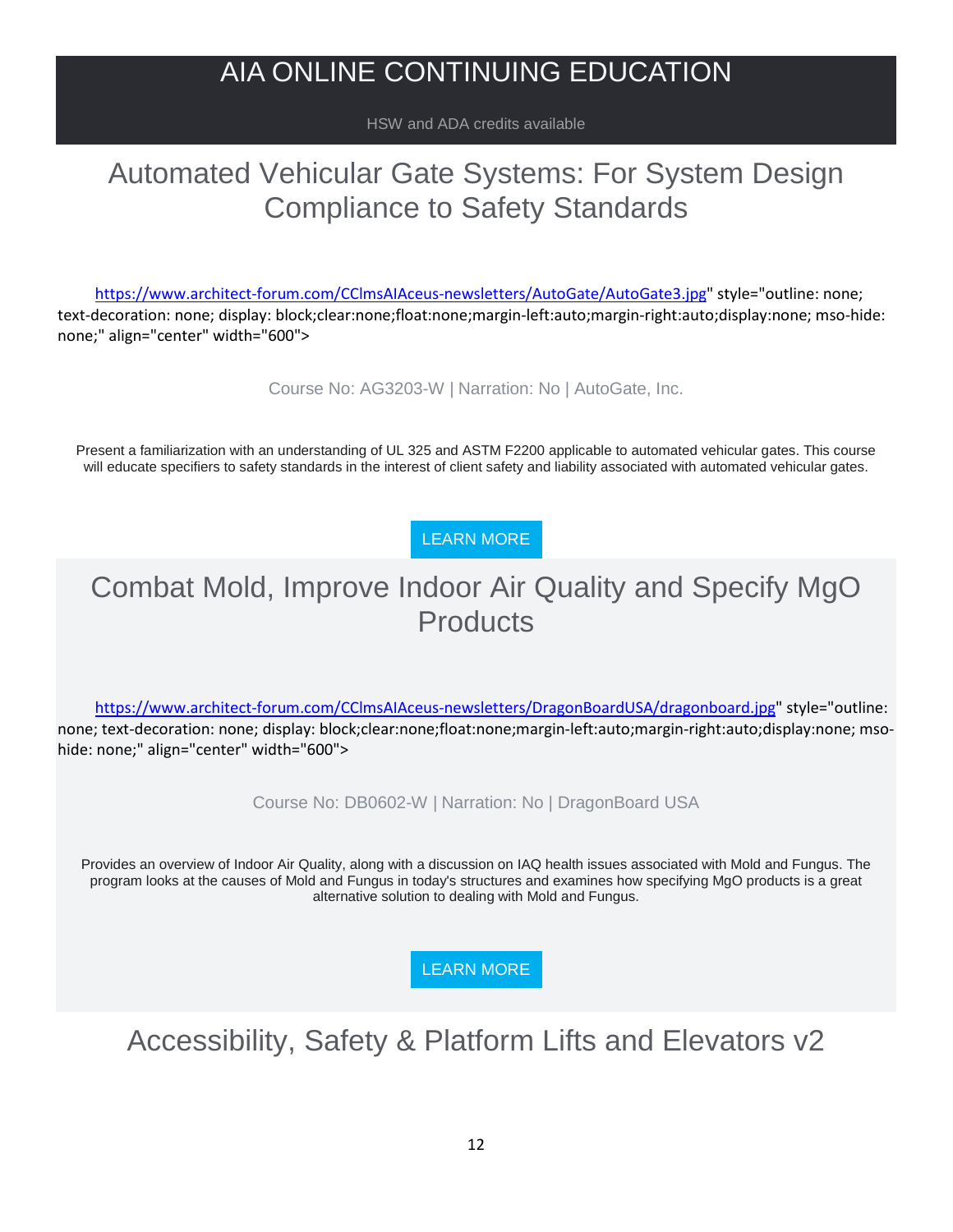[https://www.architect-forum.com/CClmsAIAceus-newsletters/GaraventaLift/GaraventaLift-Upper-Canada.jpg"](https://www.architect-forum.com/CClmsAIAceus-newsletters/GaraventaLift/GaraventaLift-Upper-Canada.jpg)

style="outline: none; text-decoration: none; display: block;clear:none;float:none;margin-left:auto;marginright:auto;display:none; mso-hide: none;" align="center" width="600">

Course No: GL1402-W3 | 1 hr HSW/ADA | Garaventa Lift

We recognize the importance of elevators and lifts in today's design industry. Lifts and elevators can be an extraordinary feature added to a home or building that will enhance the life quality and safety of the end user. In this program the learner will learn about the requirements for platform lifts, the different types of lifts, and basic product design. Will also gain an understanding of code compliance issues, and how to solve accessibility problems, and solutions for evacuation for persons with disabilities.

[LEARN MORE](https://linkprotect.cudasvc.com/url?a=http%3a%2f%2fnewsletter.architect-forum.com%2ft.aspx%3fS%3d1%26ID%3d4735%26NL%3d2%26N%3d2181%26SI%3d2271%26URL%3dhttp%253a%252f%252flms.architect-forum.com%252fsubscribe.php%253fcourse_id%253d272&c=E,1,n8VVImQoQfv4tgml7wReWhTIeMB0faZl6YKw7RJ6zbTPWADPpQudE8yD-mm-4bMMycQ9z_wryCDk3OYBiOroX-VjFPP4LuYjPosdU__QDmtoIA,,&typo=1)

# Operable Glass Wall Systems in Green Design II

[https://www.architect-forum.com/CClmsAIAceus-newsletters/NanaWallSystems/NanaWall3.jpg"](https://www.architect-forum.com/CClmsAIAceus-newsletters/NanaWallSystems/NanaWall3.jpg) style="outline: none; text-decoration: none; display: block;clear:none;float:none;margin-left:auto;margin-right:auto;display:none; msohide: none;" align="center" width="600">

Course No: NAN0802-W | 1 hr HSW | NanaWall Systems Inc.

Provides an overview of the characteristics of large opening glass walls and how they contribute to good indoor air quality. The program will also discuss valuable green building design in relation to large operable openings; such as daylighting, energy efficiency, and design.

[LEARN MORE](https://linkprotect.cudasvc.com/url?a=http%3a%2f%2fnewsletter.architect-forum.com%2ft.aspx%3fS%3d1%26ID%3d4735%26NL%3d2%26N%3d2181%26SI%3d2271%26URL%3dhttp%253a%252f%252flms.architect-forum.com%252fsubscribe.php%253fcourse_id%253d262&c=E,1,JY5-XnpmNiKwW7HRHUe84n4eo1TvWKhnrr0_oCyMG7IjwQiuP9xm5odGUfvzAxiffLhzbXDZnShLtHljEhuiZT85r94dJYH3Hvor_AWm2CK_lQ,,&typo=1)

# Sustainable Design Through EIFS: When To Use It VII

[https://www.architect-forum.com/CClmsAIAceus-newsletters/Energex/Energex.jpg"](https://www.architect-forum.com/CClmsAIAceus-newsletters/Energex/Energex.jpg) style="outline: none; textdecoration: none; display: block;clear:none;float:none;margin-left:auto;margin-right:auto;display:none; mso-hide: none;" align="center" width="600">

Course No: EW0704-W | 1 hr HSW | energex®

In this program we will discuss the differences between EIFS and Stucco and also the compositions and types of EIFS available today and why EIFS has gone through growing pains in the construction industry. At the conclusion of this program you will be able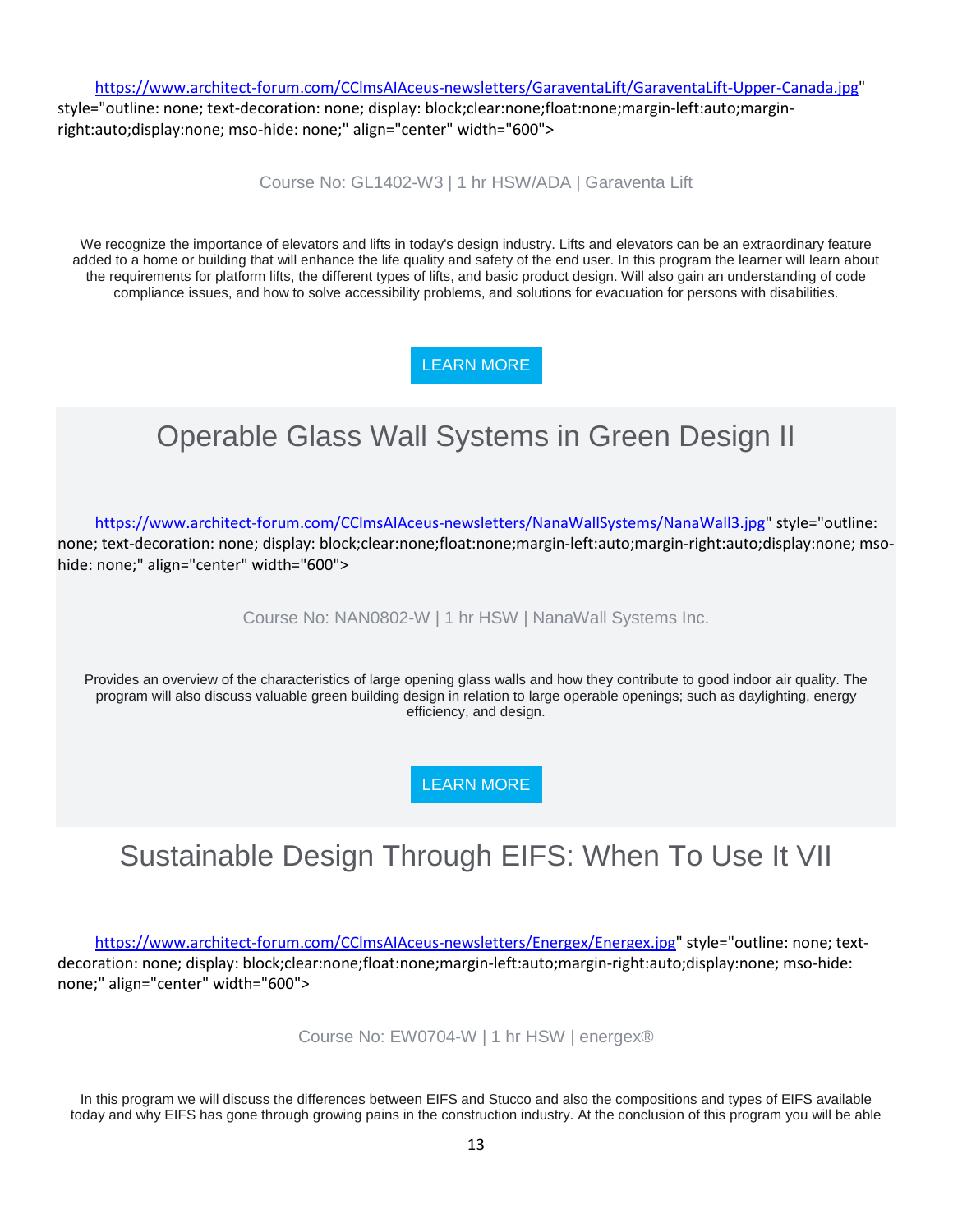to understand the benefits, applications and performance of an EIFS system.